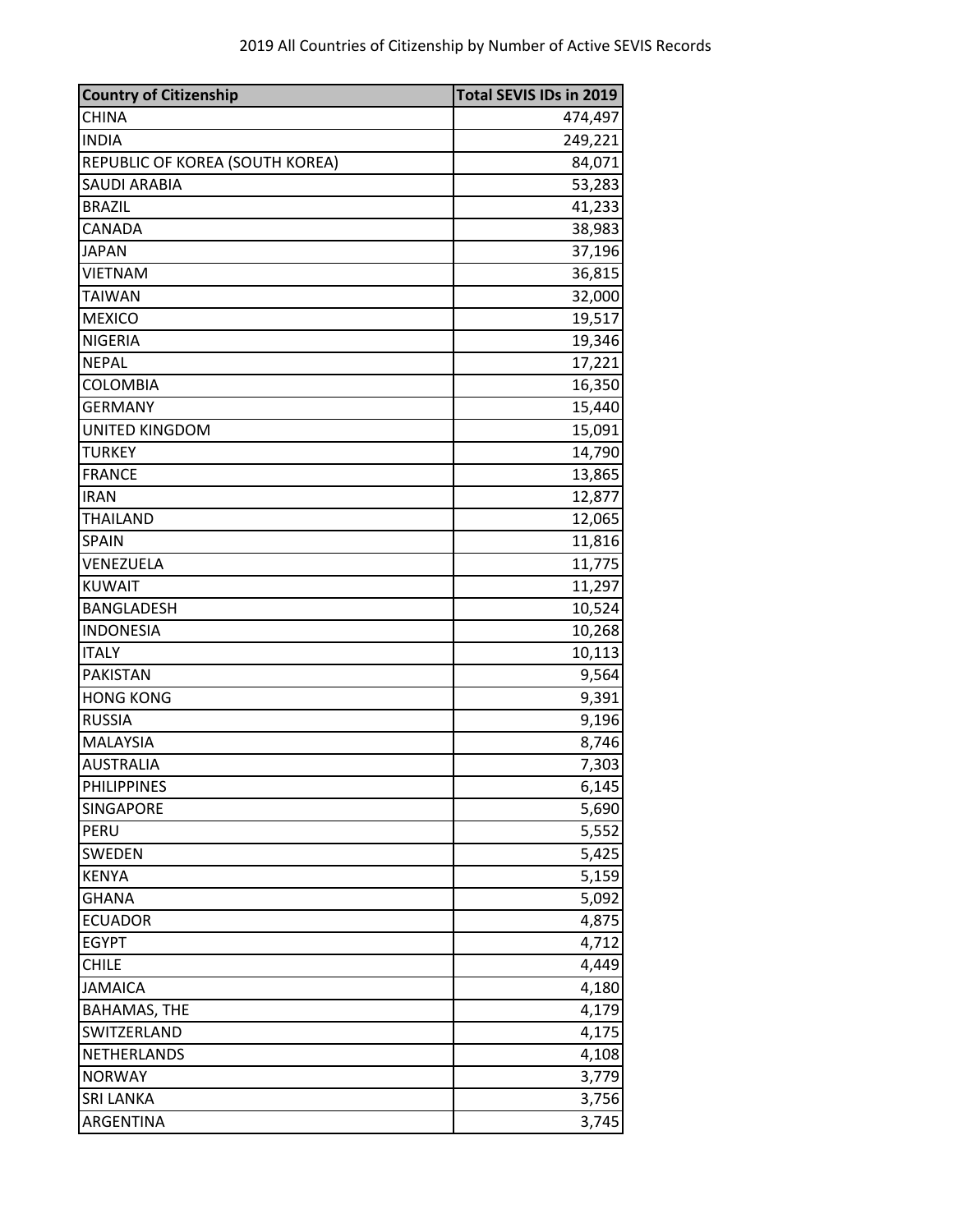| <b>KAZAKHSTAN</b>           | 3,729 |
|-----------------------------|-------|
| <b>JORDAN</b>               | 3,700 |
| <b>MONGOLIA</b>             | 3,682 |
| <b>ISRAEL</b>               | 3,584 |
| <b>UKRAINE</b>              | 3,550 |
| <b>OMAN</b>                 | 3,477 |
| <b>SOUTH AFRICA</b>         | 3,302 |
| PANAMA                      | 3,178 |
| <b>ETHIOPIA</b>             | 3,063 |
| <b>POLAND</b>               | 3,060 |
| <b>GREECE</b>               | 2,975 |
| <b>HONDURAS</b>             | 2,878 |
| <b>UNITED ARAB EMIRATES</b> | 2,693 |
| <b>BURMA</b>                | 2,564 |
| <b>DOMINICAN REPUBLIC</b>   | 2,528 |
| <b>NEW ZEALAND</b>          | 2,411 |
| <b>DENMARK</b>              | 2,248 |
| LEBANON                     | 2,126 |
| <b>RWANDA</b>               | 2,050 |
| <b>MOROCCO</b>              | 2,044 |
| <b>SERBIA</b>               | 1,942 |
| <b>CONGO (KINSHASA)</b>     | 1,904 |
| <b>BELGIUM</b>              | 1,895 |
| <b>COTE D'IVOIRE</b>        | 1,826 |
| <b>BOLIVIA</b>              | 1,811 |
| ZIMBABWE                    | 1,803 |
| TRINIDAD AND TOBAGO         | 1,777 |
| EL SALVADOR                 | 1,651 |
| <b>COSTA RICA</b>           | 1,645 |
| CAMEROON                    | 1,591 |
| <b>GUATEMALA</b>            | 1,591 |
| PORTUGAL                    | 1,590 |
| <b>ALBANIA</b>              | 1,567 |
| <b>IRELAND</b>              | 1,549 |
| <b>AUSTRIA</b>              | 1,529 |
| <b>HAITI</b>                | 1,528 |
| <b>ROMANIA</b>              | 1,434 |
| <b>ANGOLA</b>               | 1,396 |
| <b>CZECH REPUBLIC</b>       | 1,392 |
| QATAR                       | 1,325 |
| <b>TANZANIA</b>             | 1,307 |
| <b>UGANDA</b>               | 1,230 |
| <b>UZBEKISTAN</b>           | 1,210 |
| CAMBODIA                    | 1,207 |
| <b>LIBYA</b>                | 1,191 |
| <b>HUNGARY</b>              | 1,152 |
| <b>FINLAND</b>              | 1,106 |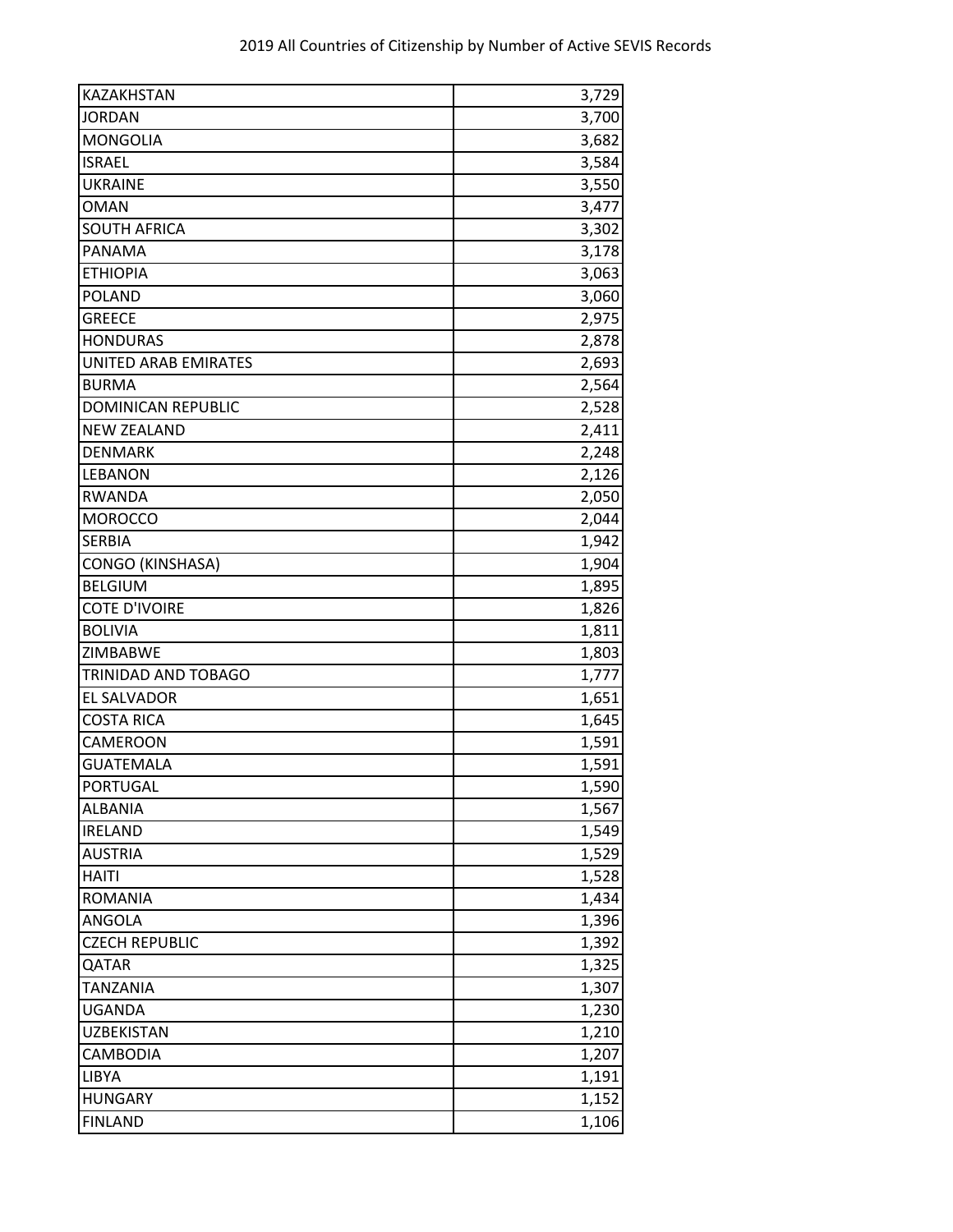| <b>BULGARIA</b>               | 1,011 |
|-------------------------------|-------|
| <b>TUNISIA</b>                | 915   |
| <b>GEORGIA</b>                | 864   |
| AZERBAIJAN                    | 862   |
| SENEGAL                       | 862   |
| PARAGUAY                      | 852   |
| <b>BURKINA FASO</b>           | 829   |
| <b>CROATIA</b>                | 764   |
| <b>DOMINICA</b>               | 735   |
| ZAMBIA                        | 689   |
| <b>BERMUDA</b>                | 682   |
| MACAU                         | 672   |
| NICARAGUA                     | 666   |
| SLOVAKIA                      | 666   |
| <b>BELARUS</b>                | 642   |
| <b>ICELAND</b>                | 619   |
| <b>YEMEN</b>                  | 580   |
| KYRGYZSTAN                    | 578   |
| <b>ALGERIA</b>                | 567   |
| LITHUANIA                     | 555   |
| TURKMENISTAN                  | 546   |
| <b>CYPRUS</b>                 | 545   |
| <b>IRAQ</b>                   | 543   |
| <b>MALI</b>                   | 541   |
| <b>URUGUAY</b>                | 534   |
| <b>BAHRAIN</b>                | 511   |
| <b>TAJIKISTAN</b>             | 510   |
| <b>SYRIA</b>                  | 508   |
| <b>EQUATORIAL GUINEA</b>      | 504   |
| <b>BELIZE</b>                 | 498   |
| <b>GUYANA</b>                 | 493   |
| <b>GABON</b>                  | 476   |
| <b>WEST BANK</b>              | 460   |
| <b>BARBADOS</b>               | 458   |
| ARMENIA                       | 438   |
| LATVIA                        | 427   |
| <b>BOSNIA AND HERZEGOVINA</b> | 425   |
| <b>MALAWI</b>                 | 420   |
| LIBERIA                       | 408   |
| SUDAN                         | 393   |
| <b>MAURITIUS</b>              | 391   |
| AFGHANISTAN                   | 384   |
| <b>SAINT LUCIA</b>            | 379   |
| <b>BENIN</b>                  | 369   |
| <b>SLOVENIA</b>               | 365   |
| MACEDONIA                     | 345   |
| <b>GAMBIA, THE</b>            | 339   |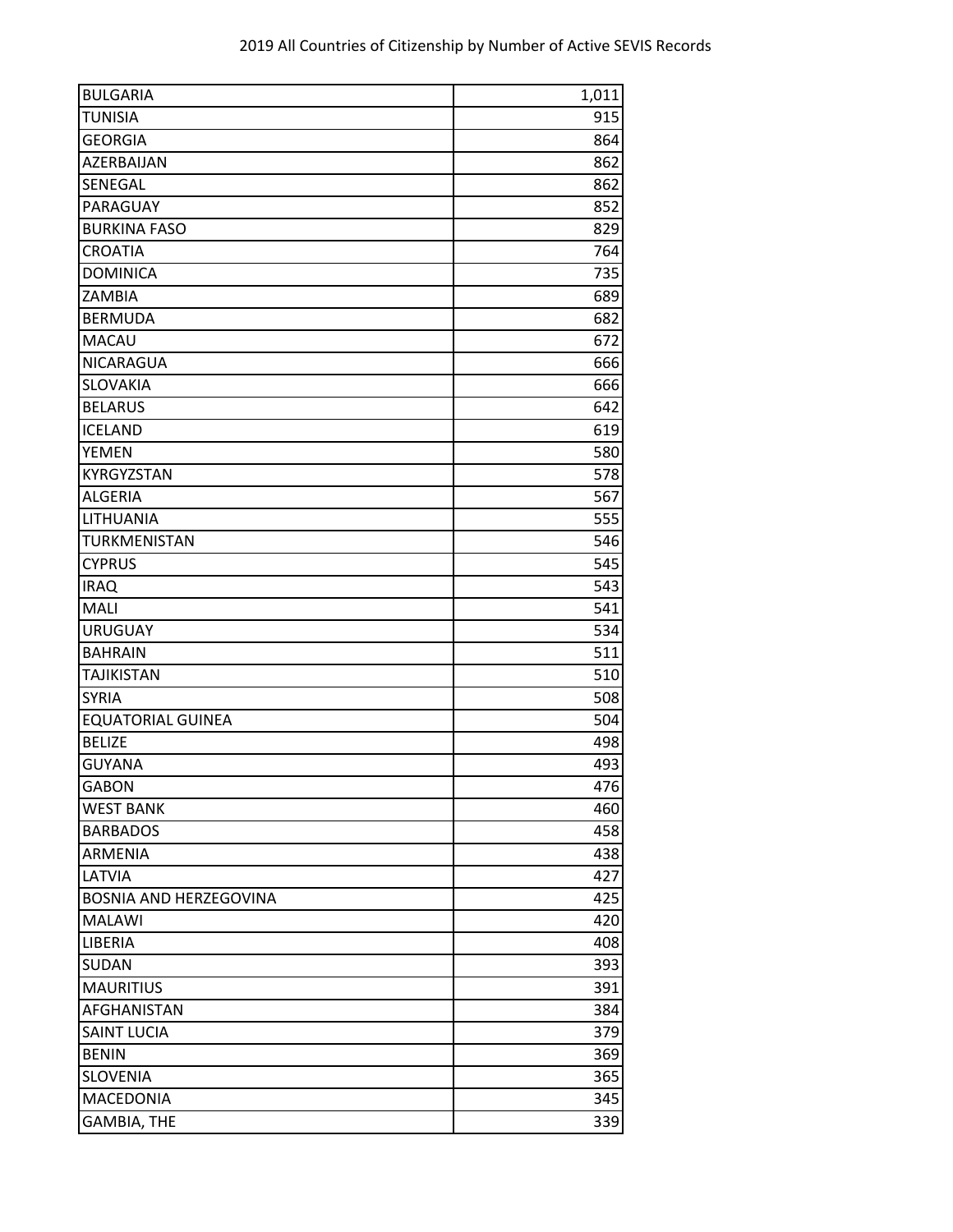| ANTIGUA AND BARBUDA              | 317 |
|----------------------------------|-----|
| MOLDOVA                          | 316 |
| SAINT KITTS AND NEVIS            | 301 |
| <b>KOSOVO</b>                    | 296 |
| <b>TOGO</b>                      | 286 |
| MADAGASCAR                       | 285 |
| <b>BOTSWANA</b>                  | 276 |
| <b>GRENADA</b>                   | 264 |
| <b>NIGER</b>                     | 259 |
| <b>CAYMAN ISLANDS</b>            | 258 |
| <b>MONTENEGRO</b>                | 256 |
| CONGO (BRAZZAVILLE)              | 245 |
| <b>ESTONIA</b>                   | 239 |
| LAOS                             | 236 |
| <b>SIERRA LEONE</b>              | 236 |
| <b>BURUNDI</b>                   | 229 |
| <b>CURACAO</b>                   | 227 |
| <b>BHUTAN</b>                    | 215 |
| SWAZILAND                        | 215 |
| PAPUA NEW GUINEA                 | 181 |
| MOZAMBIQUE                       | 163 |
| <b>NAMIBIA</b>                   | 154 |
| <b>GAZA STRIP</b>                | 153 |
| SAINT VINCENT AND THE GRENADINES | 152 |
| <b>GUINEA</b>                    | 144 |
| <b>SOUTH SUDAN</b>               | 144 |
| <b>CUBA</b>                      | 141 |
| <b>LUXEMBOURG</b>                | 127 |
| <b>BRITISH VIRGIN ISLANDS</b>    | 126 |
| <b>ERITREA</b>                   | 126 |
| <b>SURINAME</b>                  | 116 |
| <b>CAPE VERDE</b>                | 108 |
| <b>MAURITANIA</b>                | 93  |
| <b>ARUBA</b>                     | 92  |
| <b>SOMALIA</b>                   | 91  |
| <b>LESOTHO</b>                   | 82  |
| CHAD                             | 79  |
| <b>FIJI</b>                      | 73  |
| <b>MALTA</b>                     | 73  |
| TURKS AND CAICOS ISLANDS         | 67  |
| <b>SINT MAARTEN</b>              | 52  |
| <b>BRUNEI</b>                    | 49  |
| <b>TONGA</b>                     | 41  |
| <b>STATELESS</b>                 | 40  |
| <b>SAINT MARTIN</b>              | 36  |
| <b>MALDIVES</b>                  | 30  |
| <b>CENTRAL AFRICAN REPUBLIC</b>  | 26  |